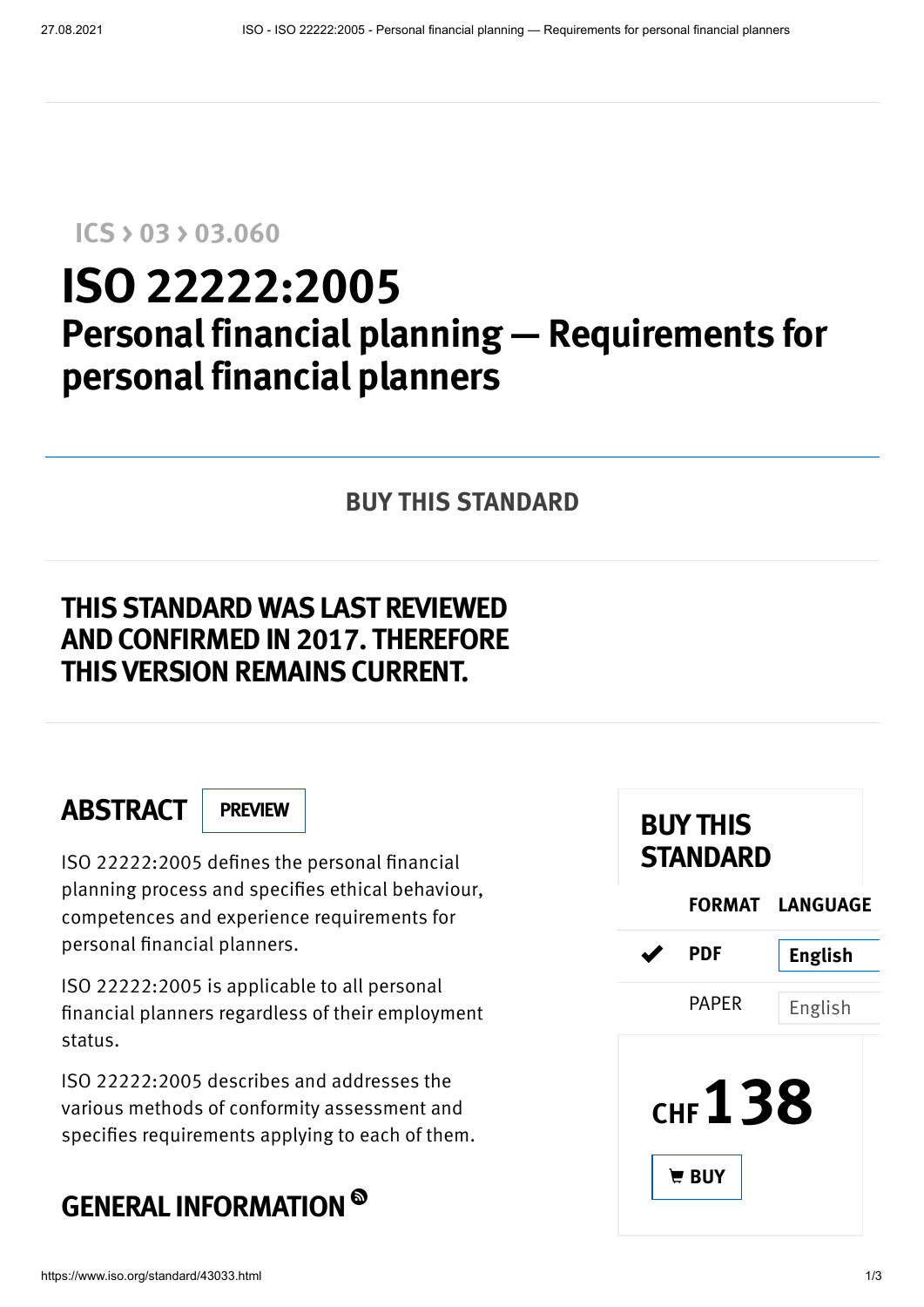Status : @ Published Publication date : 2005-12

Edition : 1 Number of pages : 28

Technical Committee : [ISO/TC](https://www.iso.org/committee/274227.html) 222 Personal financial planning

ICS : [03.060](https://www.iso.org/ics/03.060.html) Finances. Banking. Monetary systems. Insurance

## LIFE CYCLE

#### NOW

PUBLISHED ISO 22222:2005

A standard is reviewed every 5 years Stage: 90.93 (Confirmed)  $\sim$ 

#### GOT A QUESTION?

Check out our [FAQs](https://www.iso.org/frequently-asked-questions-faqs.html)

#### Customer care

+41 22 749 08 88 [customerservice@iso.org](mailto:customerservice@iso.org)

Opening hours: Monday to Friday - 09:00-12:00, 14:00- 17:00 (UTC+1)

#### KEEP UP TO DATE WITH ISO

Sign up to our newsletter for the latest news, views and product information.

**[SUBSCRIBE](https://confirmsubscription.com/h/d/3412DA7993AC3B7C)**